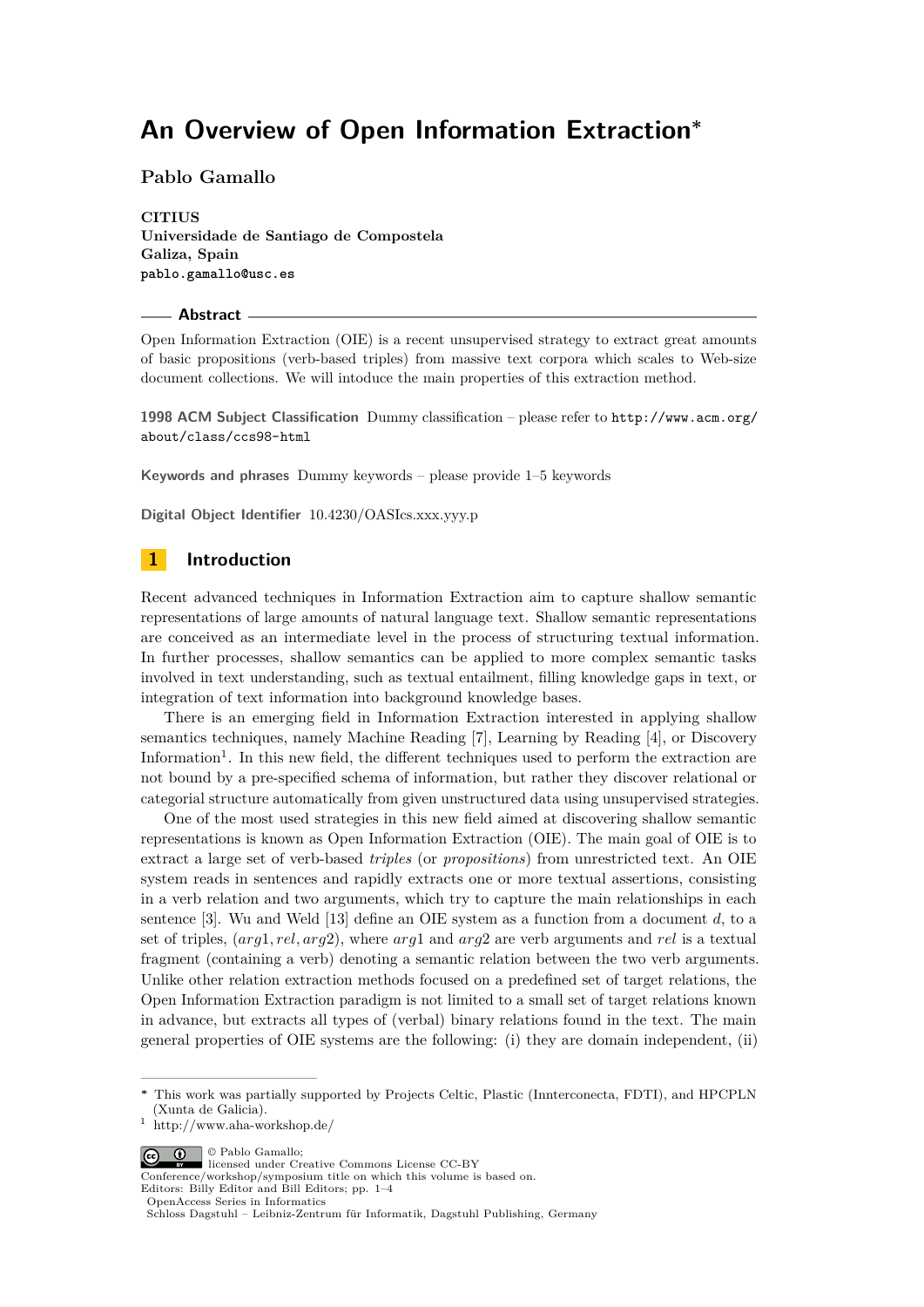### **2 Open Information Extraction**

they rely on unsupervised extraction methods, and (iii) they are scalable to large amouts of text [\[6\]](#page-2-3).

# **2 Basic Propositions**

An OIE system extracts different triples *(arg1, rel, arg2)*, representing basic propositions or assertions from each sentence in a text. Propositions are defined as coherent and non over-specified pieces of basic information. Consider for example the sentence:

*In May 2010, the principal opposition parties boycotted the polls after accusations of vote-rigging.*

An OIE system must transform this sentence into a set of triples:

*("the principal opposition parties", "boycotted", "the polls")*, *("the principal opposition parties", "boycotted the polls in", "May 2010")*, *("the principal opposition parties", "boycotted the polls after", "accusations of vote-rigging")*

They represent coherent and non over-specified items of information organized by means of three different relations: "boycotted", "boycotted the polls in", and "boycotted the polls after". Incoherent extractions would be for, instance, the following triples:

> *("parties boycotted", "after", "accusations of vote-rigging")*, *("May 2010", "boycotted", "the polls")*,

They are incoherent because, on the one hand, "parties boycotted" cannot be considered as the argument of any relation and, on the other hand, "May 2010" should not be taken as the subject argument of "boycotted".

Examples of over-specified triples extracted from the same sentences are:

*("the principal opposition parties", "boycotted the polls in May 2010 after accusations of", "vote-rigging")*, *("the principal opposition parties", "boycotted", "the polls in May 2010 after accusations of vote-rigging")*

They are over-specified since both the relation "boycotted the polls in May 2010 after accusations of" and the argument "the polls in May 2010 after accusations of vote-rigging" convey too much information to be useful in further semantic tasks, such as semantic entailment or ontology population.

# **3 Overview of different OIE systems**

A great variety of OIE systems has been developed in recent years. They can be organized in two broad categories: those systems requiring automatically generated training data to learn a classifier and those based on hand-crafted rules or heuristics. In addition, each system category can also be divided in two subtypes: those systems making use of shalow syntactic analyisis (PoS tagging and/or chunking), and those based on dependency parsing. In sum, we identify four categories of OIE systems: **(1) Training data and shallow syntax:** The first OIE system, TextRunner [\[2\]](#page-2-4), belongs to this category. Two more recent versions of TextRunner, also using training data and shallow syntactic analysis, are ReVerb [\[9\]](#page-2-5) and R2A2 [\[8\]](#page-2-6). Another system of this category is WOE*pos* [\[13\]](#page-3-0) whose classifier was trained with corpus obtained automatically from Wikipedia. **(2) Training data and dependency**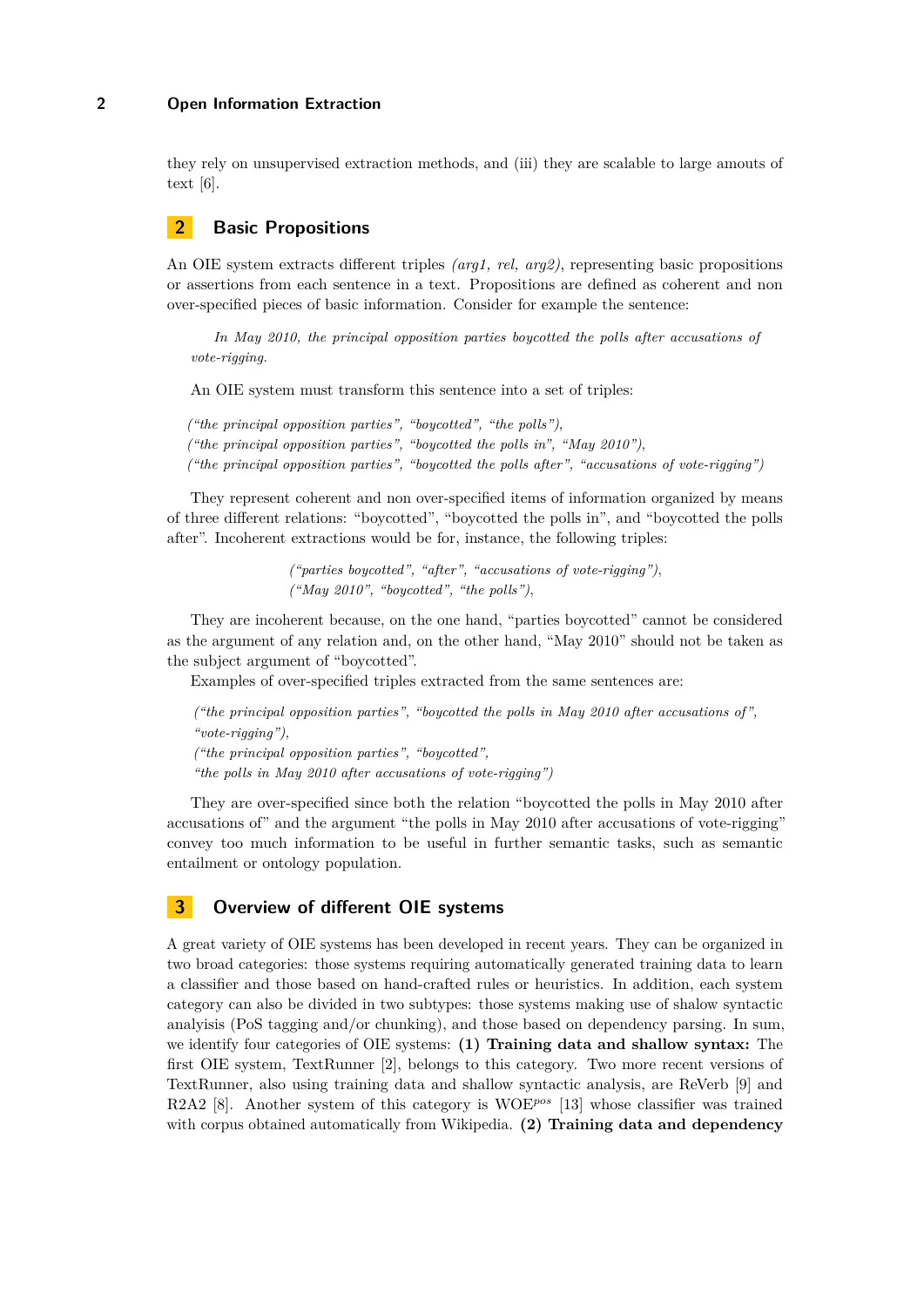#### **P. Gamallo 3**

**parsing:** These systems make use of training data represented by means of dependency trees: WOE*dep* [\[13\]](#page-3-0) and OLLIE [\[12\]](#page-3-2). **(3) Rule-based and shallow syntax:** They rely on lexico-syntactic patterns hand-crafted from PoS tagged text: ExtrHech [\[15\]](#page-3-3) and LSOE [\[14\]](#page-3-4). **(4) Rule-based and dependency parsing:** They make use of hand-crafted heuristics operating on dependency parses: ClauseIE [\[6\]](#page-2-3), CSD-IE [\[5\]](#page-2-7), KrakeN [\[1\]](#page-2-8), and DepOE [\[11\]](#page-2-9).

### **4 Evaluation and Conclusions**

According to the experiments and evaluation we have performed [\[10\]](#page-2-10), we showed that the rulebased systems perform better than the classifiers based on automatically generated training data. This is in accordance with previous work reported in [\[6,](#page-2-3) [5\]](#page-2-7). Moreover, the systems based on dependency analysis improve over those relying on shallow syntax (TextRunner and ReVerb). It follows that it is not necessary to make use of training data and machine learning strategies to perform open information extraction. We just require a dependency parser and a set of basic rules transforming the parses into triples.

### **References**

- <span id="page-2-8"></span>**1** Alan Akbik and Alexandre Loser. Kraken: N-ary facts in open information extraction. In *Joint Workshop on Automatic Knowledge Base Construction and Web-scale Knowledge Extraction*, pages 52–56, 2012.
- <span id="page-2-4"></span>**2** Michele Banko, , and Oren Etzioni. The tradeoffs between open and traditional relation extraction. In *Annual Meeting of the Association for Computational Linguistics*, 2008.
- <span id="page-2-2"></span>**3** Michele Banko, Michael J Cafarella, Stephen Soderland, Matt Broadhead, and Oren Etzioni. Open information extraction from the web. In *International Joint Conference on Artificial Intelligence*, 2007.
- <span id="page-2-1"></span>**4** K. Barker, B. Agashe, S. Chaw, J. Fan, N. Friedland, M. Glass, J. Hobbs, E. Hovy, D. Israel, D.S. Kim, et al. Learning by reading: A prototype system, performance baseline and lessons learned. In *Proceeding of Twenty-Second National Conference of Artificial Intelligence (AAAI 2007)*, 2007.
- <span id="page-2-7"></span>**5** Hannah Bast and Elmar Haussmann. Open information extraction via contextual sententence decomposition. In *ICSC 2013*, pages 154–159, 2013.
- <span id="page-2-3"></span>**6** Luciano Del Corro and Rainer Gemulla. Clausie: Clause-based open information extraction. In *Proceedings of the World Wide Web Conference (WWW-2013)*, pages 355–366, Rio de Janeiro, Brazil, 2013.
- <span id="page-2-0"></span>**7** Oren Etzioni, Michele Banko, and Michael J. Cafarella. Machine reading. In *AAAI Conference on Artificial Intelligence*, 2006.
- <span id="page-2-6"></span>**8** Oren Etzioni, Anthony Fader, Janara Christensen, Stephen Soderland, and Mausam. Open information extraction: the second generation. In *International Joint Conference on Artificial Intelligence*, 2011.
- <span id="page-2-5"></span>**9** Anthony Fader, Stephen Soderland, and Oren Etzioni. Identifying relations for open information extraction. In *Conference on Empirical Methods in Natural Language Processing*, 2011.
- <span id="page-2-10"></span>**10** Pablo Gamallo and Marcos Garcia. Open information extraction based on argument structure detection. In *(submitted paper)*, 2014.
- <span id="page-2-9"></span>**11** Pablo Gamallo, Marcos Garcia, and Santiago Fernández-Lanza. Dependency-based open information extraction. In *ROBUS-UNSUP 2012: Joint Workshop on Unsupervised and Semi-Supervised Learning in NLP at the 13th Conference of the European Chapter of the Association for Computational Linguistics (EACL 2012)*, Avignon, France, 2012.